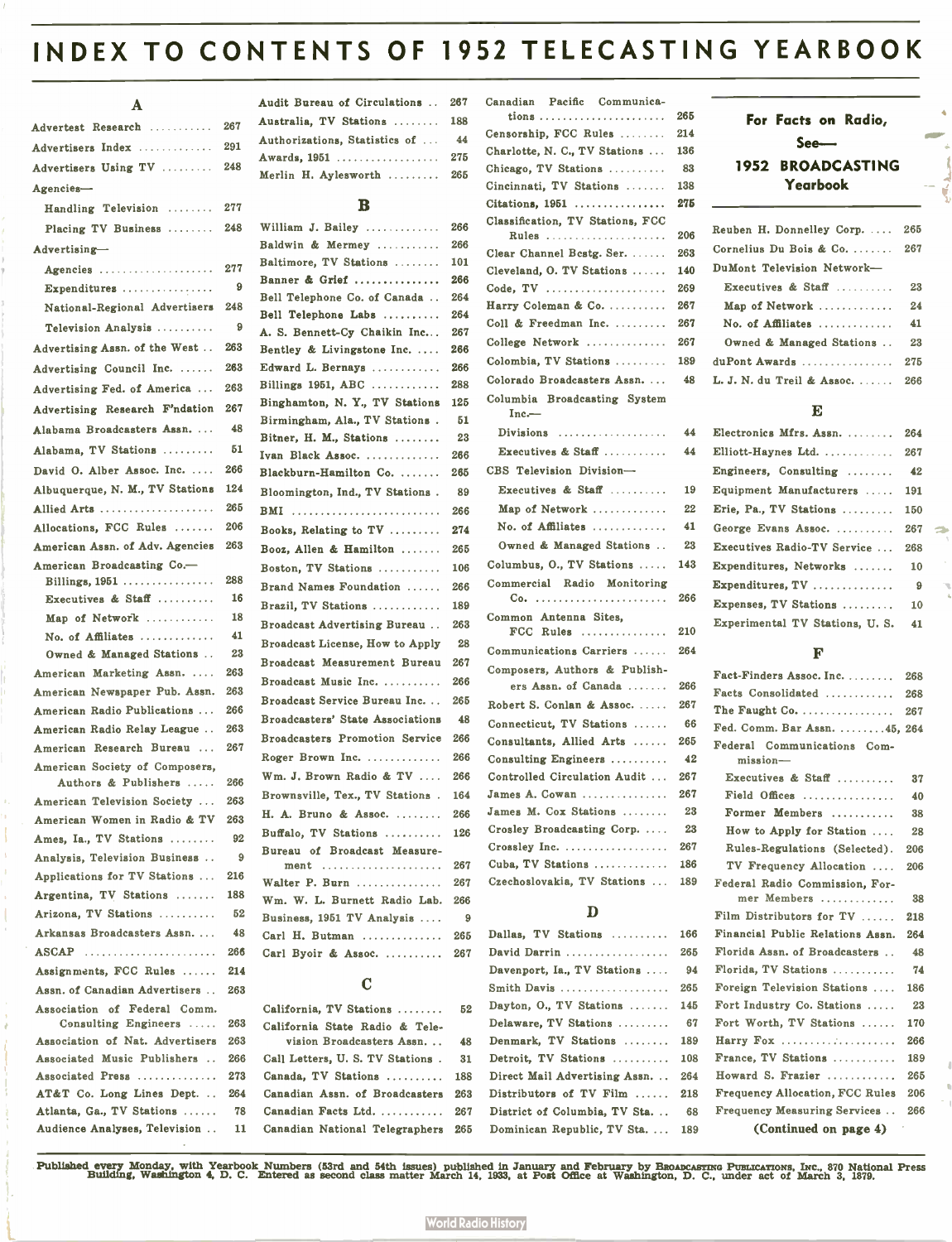# Index to Yearbook

(Continued from page 2)

### G

| Gallup & Robinson                    | 268 |
|--------------------------------------|-----|
| Dixon Gayer Publ. Rel.               | 267 |
| General Tire & Rubber Co.            | 23  |
| Georgia Assn. of Broadcasters        | 48  |
| Georgia, TV Stations                 | 78  |
| Germany, TV Stations                 | 189 |
| Globe Wireless Ltd.                  | 265 |
| Graham Research Service              | 268 |
| Great Britain, TV Stations           | 189 |
| Greensboro, N. C., TV Stations.      | 136 |
| Gross Billings, TV Networks          | 10  |
| Group Ownership                      | 23  |
| Grand Rapids, Mich., TV Stations 111 |     |

### H

| Steve Hannagan                  | 267 |
|---------------------------------|-----|
| Hearst Radio Inc.               | 23  |
| Highlights of 1951, Television  | 13  |
| History of Television           | 12  |
| Homes, U. S. Television         | 41  |
|                                 | 268 |
| Houston, TV Stations            | 172 |
| Huntington, W. Va., TV Stations | 184 |
| Hutton Monitoring Service       | 266 |

# $\mathbf I$

| Idaho Broadcasters Assn.        | 48  |
|---------------------------------|-----|
| Identification of Station, FCC  |     |
| Rules                           | 213 |
| Illinois Broadcasters Assn.     | 48  |
| Illinois, TV Stations           | 83  |
| Indecent Language, FCC Rules    | 214 |
| Index of Advertisers            | 291 |
| Indiana Broadcasters Assn.      | 48  |
| Indiana, TV Stations            | 89  |
| Indianapolis, Ind., TV Stations | 90  |
| Industrial Surveys Co.          | 268 |
| INS-Television Dept.            | 273 |
| Institute of Radio Engineers    | 264 |
| Intercollegiate Bestg. System   | 267 |
| International News Service      | 273 |
| International Tel. & Tel. Corp  | 265 |
| Iowa. TV Stations               | 92  |
| Italy, TV Stations              | 189 |

### $\bf J$

| Jacksonville, Fla., TV Stations    |     |
|------------------------------------|-----|
| Japan. TV Stations                 | 247 |
| Jay & Graham Research Inc          | 268 |
| Jefferson Standard Life Ins. Co.   |     |
| Stations                           | 23  |
| Johnstown, Pa., TV Stations  151   |     |
| Joint Tech. Advisory Committee 264 |     |

# $\overline{\mathbf{K}}$

| Kalamazoo, Mich., TV Stations  | 112 |
|--------------------------------|-----|
| Kansas City, Mo., TV Stations  | 118 |
| Robert S. Keller Inc.          | 267 |
| Kentucky Assn. of Broadcasters | 48  |
| Kentucky, TV Stations          | 96  |
| John A. Kennedy Stations       | 23  |
| A. Lewis King                  | 265 |
| Kriedt & Myers                 | 267 |
| T.                             |     |

| Labor Groups in $TV$           | 276 |
|--------------------------------|-----|
| Edward Lamb Stations           | 23  |
| Lancaster, Pa., TV Stations    | 152 |
| Lansing, Mich., TV Stations    | 114 |
| Mark Larkin                    | 267 |
| Thomas S. Lee Enterprises Inc. |     |
| Stations                       | 23  |
| Philip Lesly Co.               | 267 |
| Austin C. Lescarboura & Staff  | 267 |
| Peter R. Levin                 | 265 |
| Hal Leyshon & Assoc.           | 267 |
| License Renewals, FCC Rules    | 210 |
| Licensing Groups, Music        | 266 |
| Edward C. Lobdell Assoc.       | 265 |
| Los Angeles, TV Stations       | 52  |

EDITORIAL ART KING, Managing Editor EDWIN H. JAMES, Senior Editor

J. Frank Beatty, Earl B. Auranis, Assignment Editors; Fred Fitzgerald, Assignment Editor; Lawrence Christopher, Technology, 1978, 1978, 1978, 1978, 1978, 1978, 1978, 1978, 1978, 1978, 1978, 1978, 1978, 1978, 1978, 1978, 19

BUSINESS MAURY LONG, Business Manager Winneld R. Levi, Assistant Advertis<br>ing Manager; George L. Dant, Adv.<br>Production Manager; Harry Stevens, Classified Advertising Manager; Eleanor Schadi, Doris Kelly, Betty Krebs; B. T. Taishon, Treasurer, Irving C.<br>Miller, Auditor and Office Manager;<br>Eunice Weston, Assistant Auditor. CIRCULATION AND READERS' SERVICE JOHN P. COSGROVE, Manager Doris J. Buschling, Ruth W. Davis, Grace Schorm, Elwood M. Slee, Clyde

Baker.

Lotteries, FCC Rules Governing 214 Louisiana State Assn. of Broadcasters ...................... 48

| Louisiana, TV Stations  100  |  |  |    |
|------------------------------|--|--|----|
| Louisville, Ky., TV Stations |  |  | 96 |

### M

| MacKay Radio & Telegraph Co.  | 265 |
|-------------------------------|-----|
| Maine Broadcasters Assn.      | 48  |
| Richard Manville Research     | 268 |
| $Maps$ —                      |     |
| ABC Network                   | 18  |
| CBS Television Network        | 22  |
| DuMont Television Network     | 24  |
| NBC Network                   | 27  |
| Market Research               | 267 |
| Market Research of Cleveland  | 268 |
| Marketscope Research Co.      | 268 |
| Maryland, TV Stations         | 101 |
| Maryland-D. C. Broadcasters & |     |
| Telecasters Assn.             | 48  |
| Massachusetts, TV Stations    | 106 |
| Howard J. McCollister Co.     | 267 |
| Robert P. McCormick Stations  | 23  |
| McKibben & Pelletier          | 265 |
|                               |     |



# 1952 Telecasting Yearbook Number

Executive, Editorial, Advertising and Circulation Offices National Press Bldg. • Washington 4, D. C. Telephone MEtropolitan 1022

SOL TAISHOFF Editor and Publisher

NEW YORK BUREAU 488 Madison Ave., Zone Zz, Puzar<br>5-3355; EDITORIAL: Rufus Crater,<br>New York Editor; Dorothy Munster, Will<br>Agency Editor; Dorothy Munster, Will<br>Ham Ruchti, Liz Thackston.<br>Hame Robertson, Senior Associate Editor<br>ADVERTISING:

\*

360 N. Michigan Ave., Zone 1, CEntral 6-4115; William H. Shaw, Midwest Advertising Representative; Jane Pin-kerton, News Editor.

### HOLLYWOOD BUREAU

Tait Building, Hollywod and Vine, Zone 28, HEmpstead 8181; David Glickman, West Coast Manager; Mar-jorie Ann Thomas.

### TORONTO

417 Harbour Commission, *Empire*<br>4-0775; James Montagnes.<br>BROADCASTING<sup>\*</sup> Magazine was founded<br>in 1931 by Broadcasting Publications<br>Inc., using the title: BROADCASTING<sup>\*</sup><br>The News Magazine of the Fifth<br>Estate Broadcast Ad

Contents Copyrighted 1952 by Broundaring Published in January by BROADCOAT (Vanday, 53rd issue (Yearbook Number) published in January by BROADCASTING PUBLICATIONS, INC., 870 National Press Building.<br>Washington 4, D. C. Ent Broadcasting Publications, Inc.

# Annual subscription for 52 weekly issues \$7.00. Annual subscription including BROADCASTING Yearbook (53rd issue) \$9.00, or

TELECASTING Yearbook (كام العدد ) 37.00.<br>Annual subscription to BROADCASTING including 54 issues \$11.00.<br>Add \$1.00 per year for Canadian and foreign postage. Regular issue 35¢ per

copy; 53rd and 54th issues \$5.00 per copy.

| $McKinsey & Co. \ldots \ldots \ldots \ldots$ | 265 |
|----------------------------------------------|-----|
| George McKittrick & Co                       | 265 |
| Penn McLeod & Assoc.                         | 268 |
| Media Records Inc.                           | 268 |
| Memphis, TV Stations                         | 160 |
| Meredith Publ. Co. Stations                  | 23  |
| Mexico, TV Stations                          | 188 |
| Miami, Fla., TV Stations                     | 76  |
| Michigan Assn. of Broadcasters               | 48  |
| Michigan, TV Stations                        | 108 |
| Arthur H. Miller                             | 267 |
| Milwaukee, TV Stations                       | 186 |
| Minnesota Broadcasters Assn                  | -48 |
| Minnesota, TV Stations                       | 116 |
| Minneapolis, TV Stations                     | 116 |
| Mississippi Broadcasters Assn                | 48  |
| Missouri Broadcasters Assn.                  | 48  |
| Missouri, TV Stations                        | 118 |
| Modifications, FCC Rules                     | 213 |
| Moffett Research Co.                         | 268 |
| Montana Broadcasters Assn.                   | -48 |
| Morocco. TV Stations                         | 247 |
| Multiple Ownership, FCC Rules                | 206 |
| Music Licensing Groups 266                   |     |
| Music Publ. Protective Assn                  | 266 |

# N

| NARTB Television Code                                                      | 269 |
|----------------------------------------------------------------------------|-----|
| Nashville, TV Stations                                                     | 162 |
| National Appliance & Radio                                                 |     |
| Dealers Assn.                                                              | 264 |
| National Assn. of Educ. Bestrs.                                            | 264 |
| National Assn. of Manufacturers                                            | 264 |
| Natl. Assn. Performing Artists                                             | 266 |
| National Assn. of Radio News<br>Directors                                  | 264 |
| National Assn. of Radio Farm<br>$Directions \dots \dots \dots \dots \dots$ | 264 |
| Natl. Assn. of Radio News Di-<br>rectors Awards                            | 275 |
| National Assn. of Radio & Tele-<br>vision Broadcasters 30, 264             |     |
| Natl. Assn. of Radio & TV Sta-<br>tion Representatives                     | 264 |
| National Better Business Bureau                                            | 264 |
| National Broadcasting Co.-                                                 |     |
| Executives & Staff $\ldots$                                                | 26  |
| Map of Network                                                             | 27  |
| No. of Affiliates $\dots\dots\dots\dots$                                   | 41  |
| Owned & Managed Stations                                                   | 23  |
| National Electrical Mfrs. Assn.                                            | 264 |
| National Headliners Club                                                   |     |
| Awards                                                                     | 275 |
| National & Regional TV Adver-                                              |     |
| tisers                                                                     | 248 |
| National Register Pub. Co.                                                 | 265 |
| National Retail Dry Goods Assn.                                            | 264 |
| (Continued on page 6)                                                      |     |